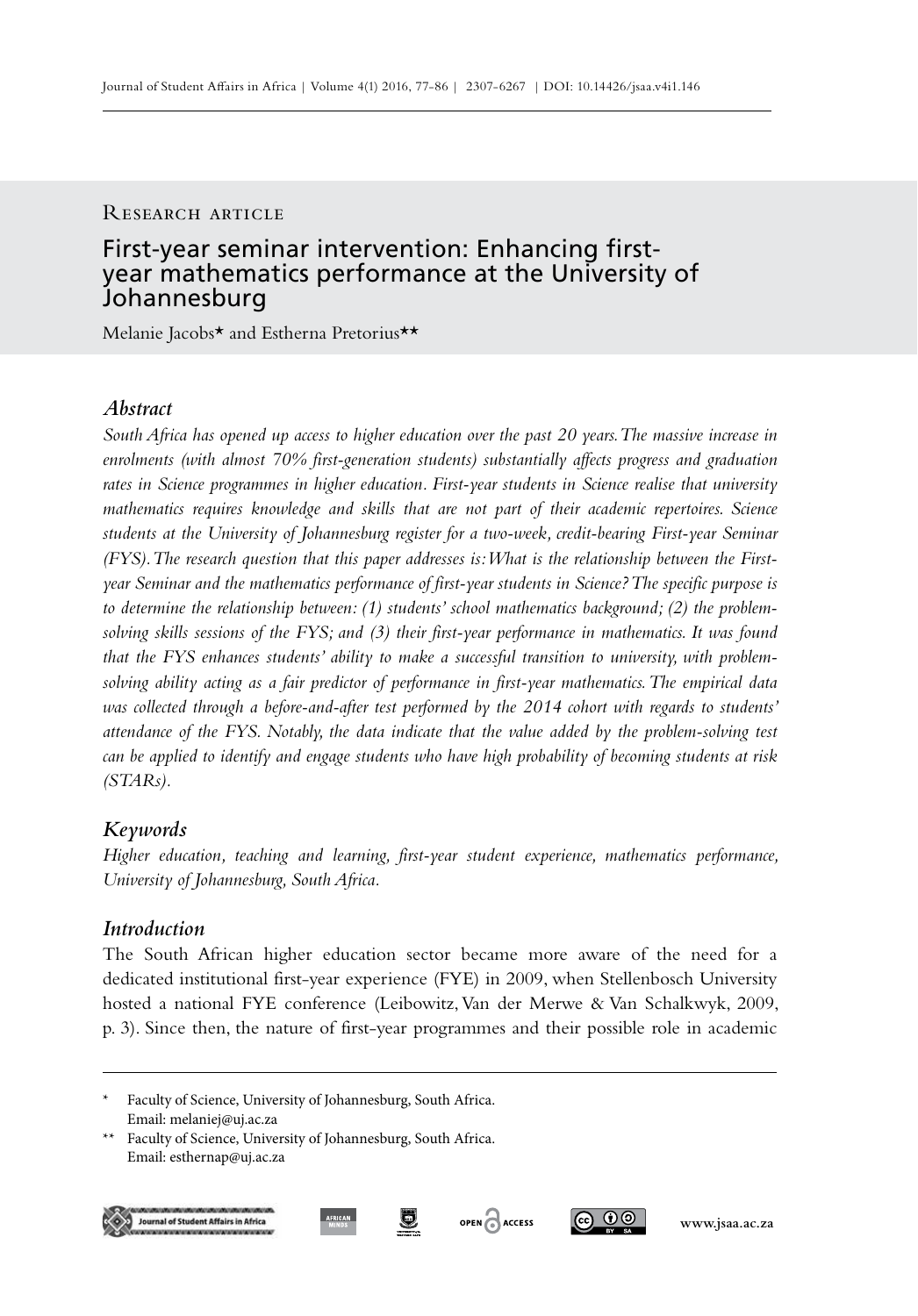success have been widely researched, in particular with respect to attempts to counteract possible negative influences of the secondary schooling system (Jacobs, 2010). Currently, approximately one in eight Engineering and one in four Science students graduates in the expected number of years (Council on Higher Education [CHE], 2013, p. 37). These throughput rates are a matter of national concern and impact on the country's economy.

South African higher education enrolments have grown by almost 90% between 1994 and 2012 (from 495 356 to 937 455) (CHE, 2013, p. 37). Unfortunately, however, low participation and high attrition rates prevail. Many students from diverse academic backgrounds were excluded due to the apartheid regime and are now accessing higher education institutions (HEIs) in pursuit of qualifications (Tait & Godfrey, 2001). This is particularly true for students enrolled for Science programmes (Giancola, Munz & Trares, 2008). The country's public schooling system does not seem to prepare students adequately for higher education (Jacobs, 2010), with inflated school marks and a lack of academic literacies being quite common (Nel & Kistner, 2009). More than 70% of first years have first-generation status (CHE, 2013, p. 45), generating additional challenges for these students, caregivers and first-year lecturers (Bowl, 2001).

It is almost as if the sector has come to accept that schools will not be able (at least, in the short to medium term) to prepare school-leaving students better for higher education, and especially with respect to Science programmes (Jacobs, 2010). Science faculties therefore design formal intervention programmes (Kift, 2008) to prepare their first-year students for academic and other institutional challenges. These programmes typically strive to enhance students' confidence levels by exposing them to an enabling environment aimed at the development of their coping mechanisms. This paper places a lens on such a Firstyear Seminar designed by the Faculty of Science at the University of Johannesburg (UJ).

The research question that this paper seeks to address is: What is the relationship between the aforementioned FYS and the mathematics performance of first-year students in Science? A specific purpose is to assess the import of students' performance in the problem-solving component of the FYS in relation to their first-year mathematics achievement later in their first year of study.

## *Transition and adaption*

the transition of first-year students from school to higher education has been explored and interrogated at length in a number of studies, namely Briggs, Clark and Hall (2012), Jacobs and Jacobs (2013) and Kift (2009), amongst others. Science students are literally caught in a substantial "gap" between school and university education (Sappa & Bonica, 2008), mainly because the subject content of science programmes continues from where schools should have left off. Although Winterson and Russ (2009) encourage schools and universities to make the transition process easier, South African schools are typically challenged by a shortage of qualified teachers, poorly maintained facilities and a lack of resources (Jacobs, 2010). Spaull (2014) indicates that, in South Africa, only one in four mathematics teachers is sufficiently trained in mathematics.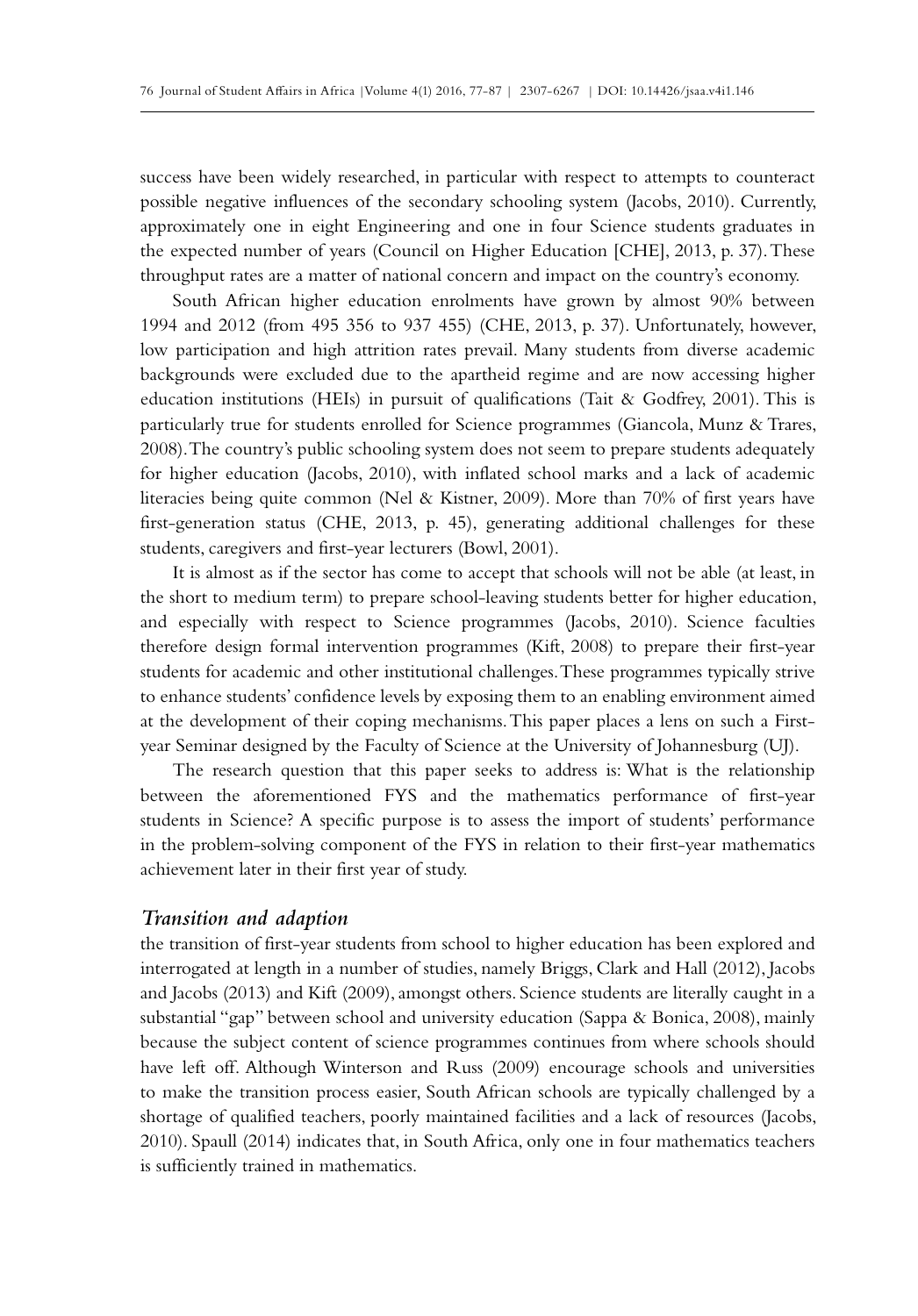Although school education authorities (e.g. Volmink, 2010) constantly deny that students' final marks might have been inflated, research-based interrogations by universities prove otherwise (Nel & Kistner, 2009). Without blaming the school, Briggs, Clark and Hall (2012) argue that students entering higher education make a personal investment using their cultural capital, which was accumulated through their prior education at school. Many students thus enter with a "currency" that might be foreign to the institutional culture. Lecturers need to identify and acknowledge this, while trying to support students to adapt to higher education expectations by exchanging their "currency" for relevant and required knowledge and skills.

The need for adaptation for a successful student "identity" is amplified when firstgeneration students enter the new higher education environment (Briggs, Clark & Hall, 2012). This first stage of transition (Huon & Sankey, 2002) occurs when students learn to behave like "real" university students (Fazey & Fazey, 2001). In fact, studies on student expectations and decision-making by Peel (2000) and Tranter (2003) reveal a discrepancy between the aspirations and the experiences of first-year studies. Students' lack of selfknowledge and uninformed decision-making relating to their choice of studies often lead to withdrawal and eventual dropout (Hillman, 2005; James, 2000).

### *First-year programmes*

First-year transition has been researched internationally since the 1970s (Akerlind, 2005, p. 1). While dedicated structures and programmes are well established in the United States (such as the Centre for Academic Enhancement at the University of Georgia) and have gained ground in Asian, Australian and European higher education (Meyers & Ryan, 2008), South African institutions of higher education have been trying to convince faculty and governance structures that this is, indeed, part of their scope. Lecturer champions and a few supportive deans are still persuading other stakeholders that formalised orientation (induction) programmes for transitional students (Kift, 2008) are non-negotiable.

First-year programmes provide first-year students with support systems that focus on making the adjustment to university life easier. The internationally renowned scholar Vincent Tinto (2008, p. 14) has listed the vital institutional factors that enhance student academic success, namely that a student should: be socially and academically integrated; identify with peer groups (although Science students often feel alienated); be integrated into the institutional culture; and become an involved student.

At the University of Johannesburg, the Faculty of Science has been actively supporting first-year students since 2004. Increasing numbers of unsuccessful students, lecturers who kept on complaining about underprepared first-years, and growing institutional pressure to enhance student throughput were the main catalysts behind the launching of the Faculty's FYE (on an informal basis) in 2005. Four years later, a more formalised FYE programme was approved. The programme posits 10 principles, of which the following three are noteworthy: it is incumbent on the university to ensure that students are provided with enabling learning environments; the FYE is not envisaged as simply assisting students to pass, but as enabling as many as possible to achieve their full potential; and the challenge of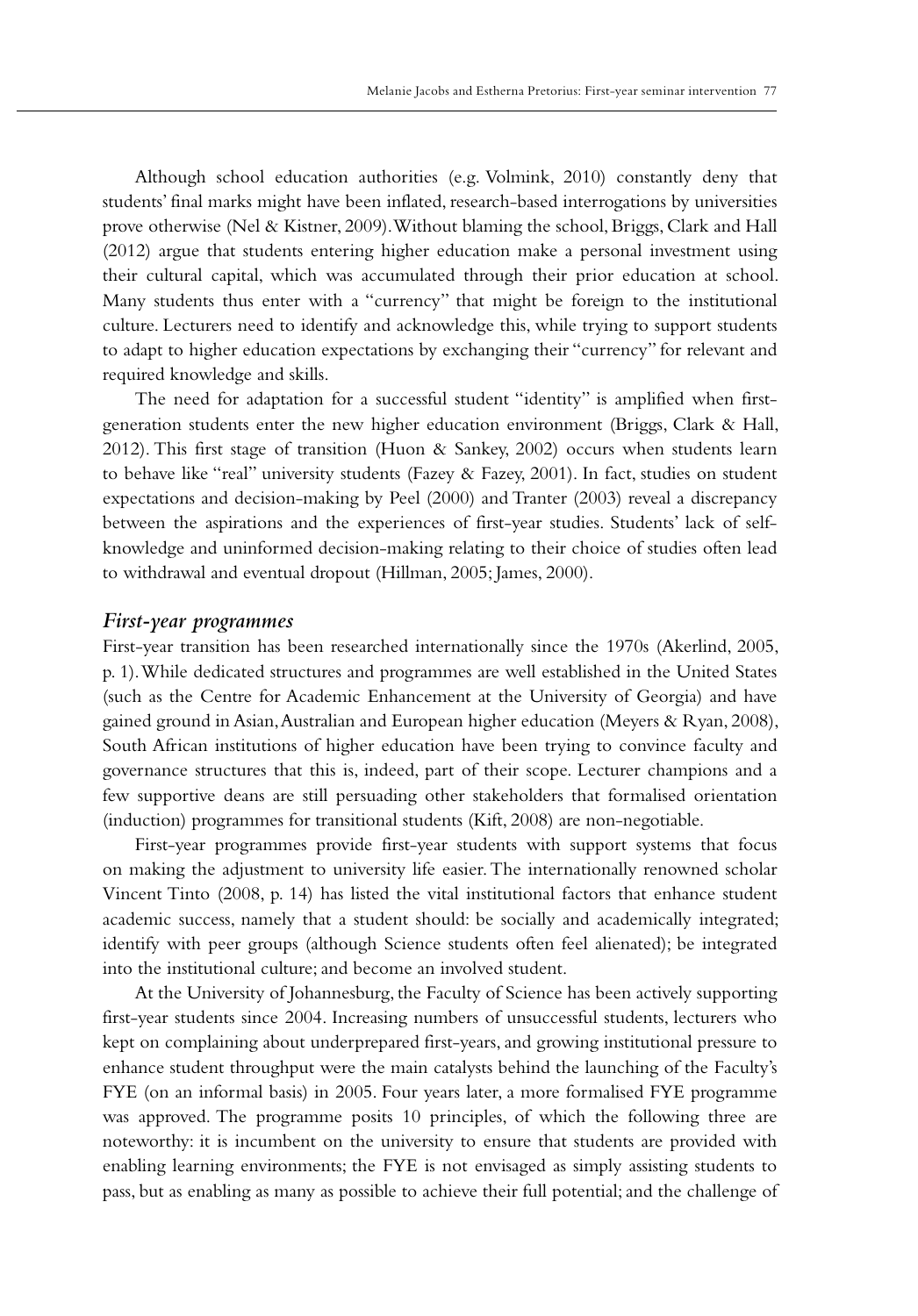first-year teaching requires special expertise from the academic staff, who must in turn be assisted in meeting these challenges (UJ, 2009, p. 4).

Lecturers and senior students in the Faculty of Science have been engaging with first-year transition in two formal structures in the last decade. The First-year Seminar (FYS) and the First-year Academy (FYA) focus on the entering students and the lecturers teaching them respectively. The FYA has been developed to give mainly first-year lecturers the opportunity to discuss and contemplate similar challenges they may encounter while teaching vulnerable and highly expectant first-year students. The FYA also provides a platform for very necessary peer and senior support in teaching and learning.

The FYS in the Faculty of Science occurs two weeks before formal classes commence, and seeks to assist first-year students with their transition to higher education. The programme involves students (from all study areas) who are enrolled for science modules (such as mathematics, physics and chemistry); it includes workshops in laboratory skills, mathematical problem-solving and academic literacy for science in its curriculum. FYS students also participate in sessions on time management and study skills, and are introduced to various support services on campus. They get to know the campus as soon as possible by competing in groups in an "amazing race" game, modelled on the reality television show. Groups receive a map of the campus and are expected to visit indicated points of interest. Upon completion, the groups present photos (on their smart devices) as evidence that they have, indeed, visited the specific points of interest. This allows them to get to know the campus in a fun and exciting way as well as to cooperate with fellow students.

Pascarella and Terenzini (2005), as well as Keup and Barefoot (2005), find that the active participation of first-years in an FYS has a huge positive effect on their ability to make the adjustment from school to university as well as on retaining them until their second year of study. The FYS allows students to become aware of and recognise the level of their personal academic skills. The Seminar also creates a safe learning environment that provides students with relevant learning opportunities geared to the development of essential skills for the various disciplines in Science. Erickson, Peters and Strommer (2006), and Pascarella and Terenzini (1991; 2005) all agree that FYS programmes have the capacity to create an environment in which students can develop the critical thinking skills needed for their intellectual growth.

The core components of the programme include three focused modules in language, mathematical problem-solving and laboratory skills development. The first component is five (two-hour) sessions focusing on academic literacy (language). Bowl (2001) emphasises that non-traditional students may struggle to write scientific reports and essays; these language sessions serve as opportunities for the students to learn how to improve their reading and writing skills with a specific focus on Science modules. The second component is five (two-hour) sessions focusing on solving mathematical problems with a special focus on bridging the gap in content knowledge from school to university. The third component comprises of three (two-hour) laboratory sessions, in which students are introduced to the Chemistry, Physics and Biology laboratories and are familiarised with various items of laboratory equipment used for different experiments – many of the first-year Science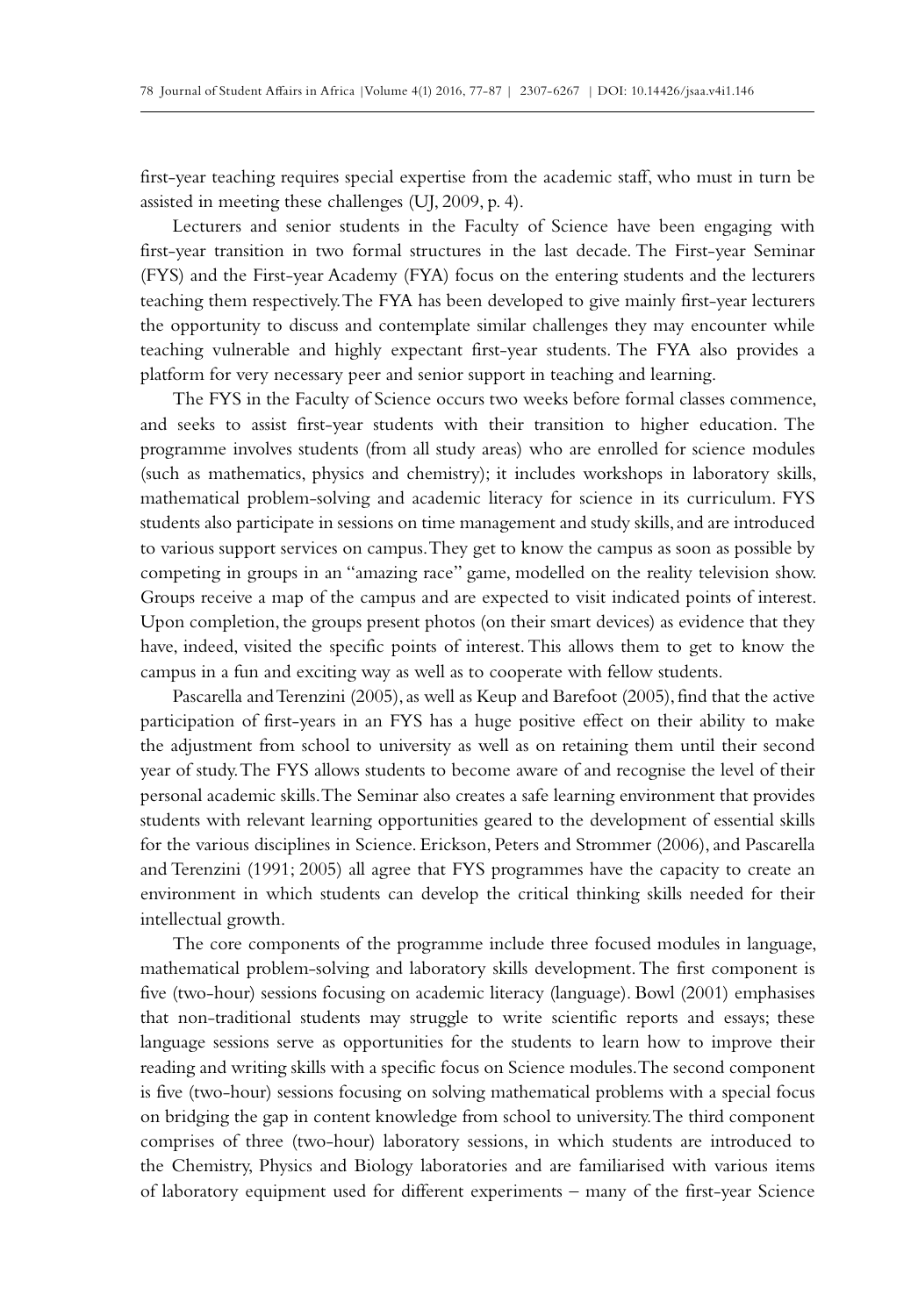students come from rural schools and have never been introduced to laboratory work.

Carefully selected staff present sessions in various disciplines (Mathematics, Physics, Life Sciences, Chemistry and Geography). Winterson and Russ (2009) point out that students have to become accustomed to various learning styles, referencing techniques, as well as note taking. Research and the writing of academic essays and reports are an integral part of higher education studies. The first-years also participate in a session with the Science librarian, where they tour the library and draft a short essay, having to use the Internet, an academic journal, a Science textbook and an electronic database.

The Faculty of Science established its FYA in 2007. It serves as a community of practice for lecturers of first-year students, thereby promoting Ernest Boyer's Scholarship of Teaching (and Learning) (Boyer, 1997). The FYA undertakes research into the strategies and the roles of lecturers in dealing effectively with transitional students (Jacobs & Jacobs, 2013). Adaptions to academics' customary roles are recommended and the Academy acknowledges that changes in role expectations may lead to role ambiguity and conflict among the lecturers, to the potential detriment of the faculty. However, appropriate lecturer behaviour and duties and also expected competencies have to be identified and developed if the faculty continually wants to enhance the academic success of its growing number of transitional students.

## *Research method*

this paper analyses the test results from a purposive (convenience) sample of 360 of the 1 060 students who were also enrolled for a specific module in first-year Mathematics (Mathematics 1A). Before and after the 2014 FYS, all participants (first-year students) completed a test, with 25 multiple-choice questions containing items on language, mathematics and laboratory content. All sample members participated in the pre- and post-FYS test in problem-solving and their school mathematics results were available.

A demographic analysis of the participants indicates that just less than one in four is female; slightly more than one in five had English as the primary home language; and 80% are Science students, with the remainder being enrolled for Engineering. The data were collected and aimed at determining the students' content knowledge in respect of laboratory, language and problem-solving (quantitative literacy) skills. Respondents were requested to complete the test upon the first day of arrival and the same test was administered on the last day (of the two-week programme). Student's final school (Grade 12) and end of first semester results in mathematics were also captured. Descriptive statistics, cross-tabulations and frequency distributions were conducted via the Statistical Package for the Social Sciences (SPSS, version 22).

In 2014, the pre- and post-tests on the three above-mentioned constructs were administered for the first time. The 2014 investigation thus served as a pilot study and its reliability will be determined in the near future. Specialist lecturers in respect of the three test components designed the test items; this ensured the content validity of each item.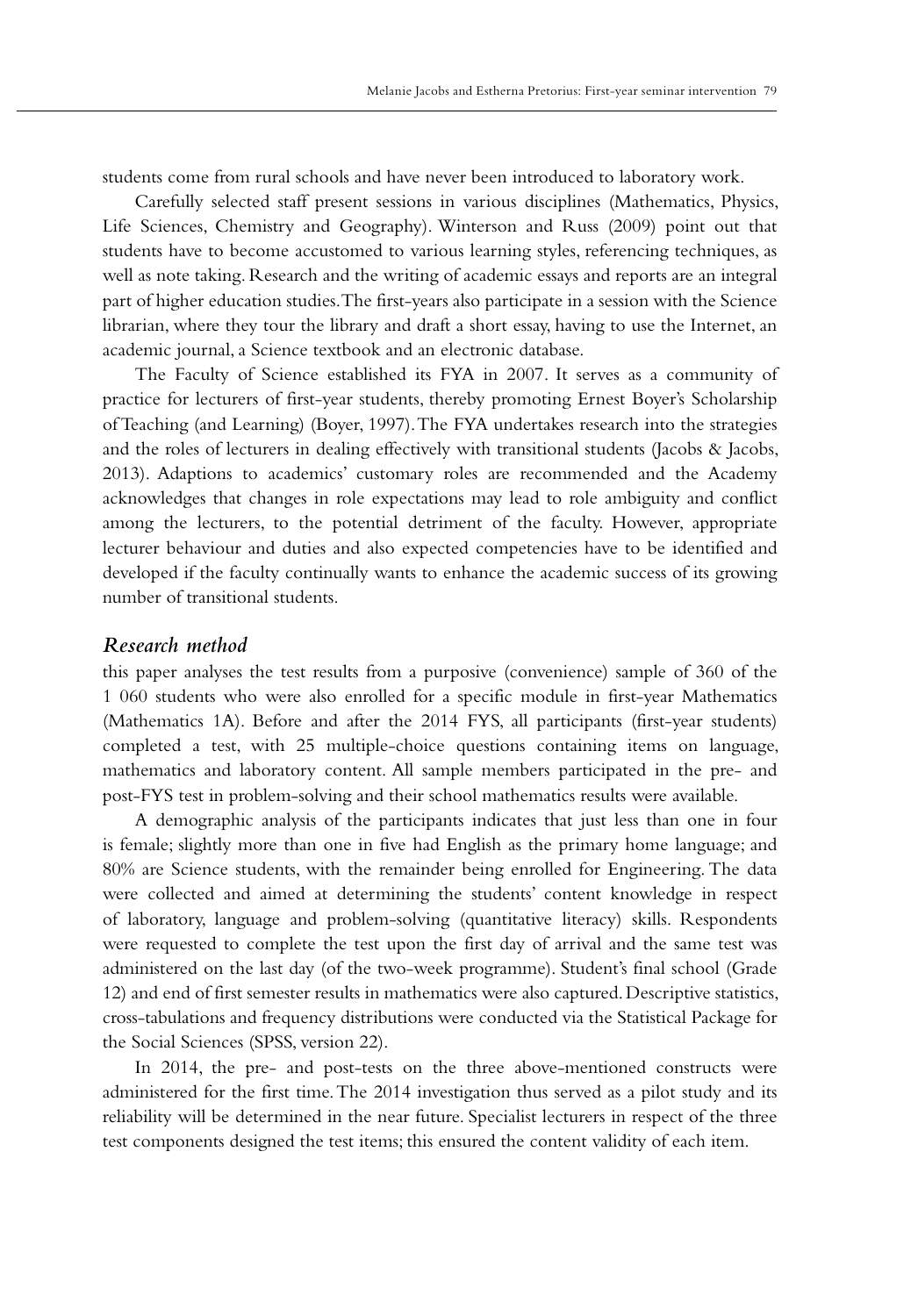## *Research findings*

The sample of 360 first-year students presented the following scores (all percentages): for pre-FYS problem-solving,  $M = 45.44$ ,  $SD = 19.444$ ; for post-FYS problem-solving,  $M =$ 62.86, *SD* = 18.188; for school (Grade 12) mathematics, *M* = 73.18, *SD* = 10.173; and for first-year Mathematics (MAT1A),  $M = 48.74$ ,  $SD = 1.663$ . These scores are further analysed in the three tables that follow.

Table 1 presents a cross-tabulation of Grade 12 versus first-year Mathematics (MAT1A) scores at various intervals.

|                    | Mathematics in Grade 12 |                |          |            |                |            |  |  |
|--------------------|-------------------------|----------------|----------|------------|----------------|------------|--|--|
| MAT <sub>1</sub> A | $59\%$ or               | $60 - 69\%$    | 70-79%   | 80-89%     | $90\%$ or      | Total      |  |  |
|                    | lower                   |                |          |            | higher         |            |  |  |
| $49\%$ or          | 6                       | 76             | 69       | 19         | 3              | 173        |  |  |
| lower              |                         |                |          |            |                | $(48.0\%)$ |  |  |
| $50 - 59%$         | $\overline{2}$          | 44             | 50       | 27         | $\overline{4}$ | 127        |  |  |
|                    |                         |                |          |            |                | $(35.3\%)$ |  |  |
| $60 - 69\%$        | 1                       | $\overline{4}$ | 15       | 20         | $\overline{4}$ | 44         |  |  |
|                    |                         |                |          |            |                | $(12.2\%)$ |  |  |
| 70-79%             | $\Omega$                | 1              | 1        | 8          | $\mathbf{1}$   | 11         |  |  |
|                    |                         |                |          |            |                | $(3.1\%)$  |  |  |
| $80\%$ or          | $\Omega$                | $\Omega$       | $\Omega$ | 2          | 3              | 5          |  |  |
| higher             |                         |                |          |            |                | $(1.4\%)$  |  |  |
| Total              | 9                       | 125            | 135      | 76         | 15             | 360        |  |  |
|                    | $(2.5\%)$               | (34.7%)        | (37.5%)  | $(21.1\%)$ | $(4.2\%)$      |            |  |  |

**Table 1: Cross-tabulation: Maths Grade 12 versus MAT1A marks**

Table 1 indicates that 46.4% (167) of the students who scored 60% or more at school scored less than 50% (which is a "fail") for mathematics at the end of the first year's first semester. It is more noteworthy that three students who scored 90% or more for Mathematics in Grade 12 failed the subject at university. As already mentioned, the predictive value of school mathematics results is not necessarily credible.

Table 2 presents a cross-tabulation of post-FYS problem-solving and first-year mathematics (MAT1A) scores in various intervals.

Table 2 reveals that 32.5% (117) of the students who scored more than 60% in the post-FYS test obtained less than 50% (i.e. a "fail") for university mathematics. It seems as if students who scored less than 60% for the post-FYS problem-solving test have a greater probability of not passing the MAT1A course.

A comparison of pre-FYS versus post-FYS problem-solving marks, in accordance with students' results in MAT1A, is presented in Table 3.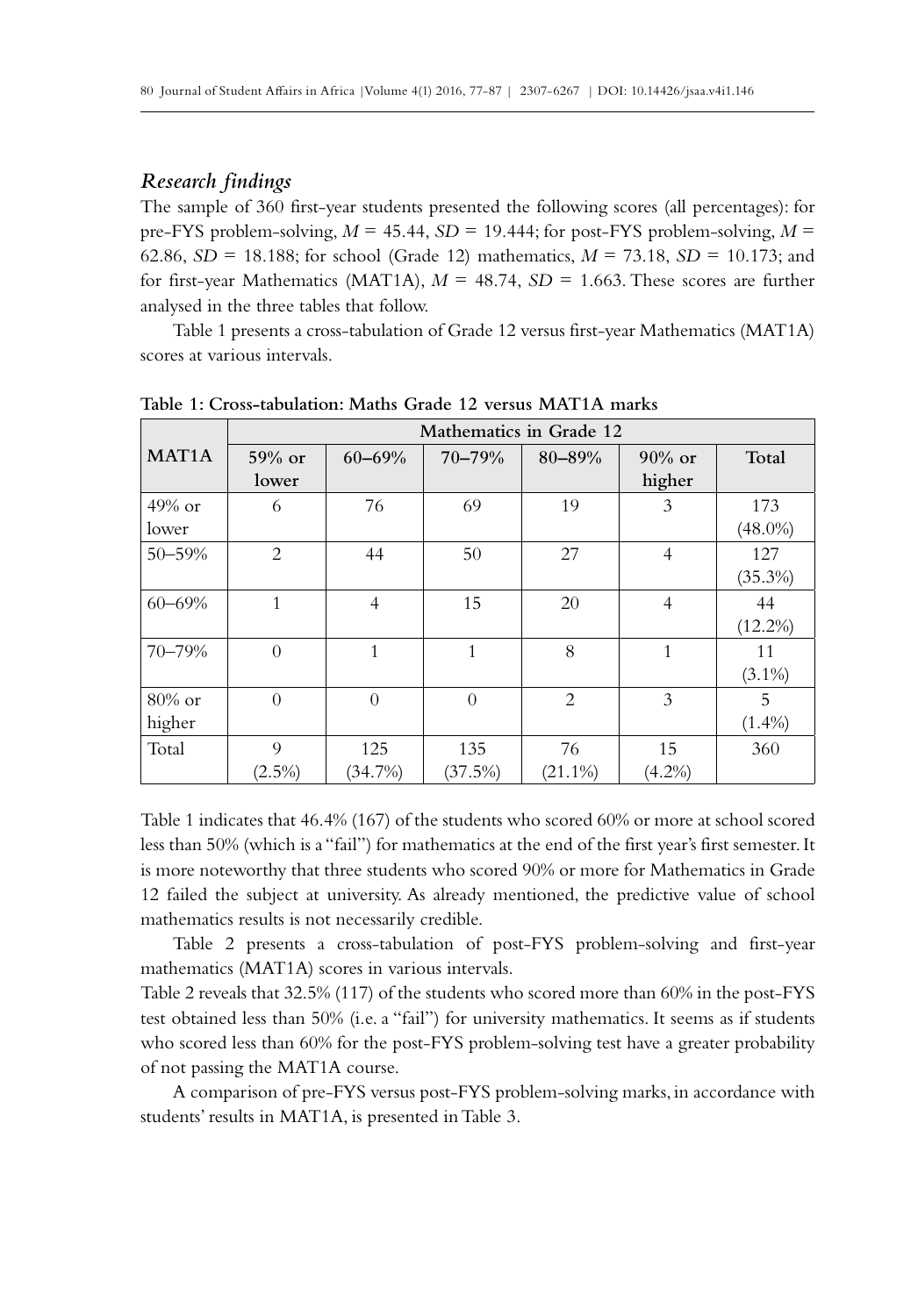| MAT <sub>1</sub> A scores | Post-FYS problem-solving scores |                |            |            |            |           |            |  |  |  |
|---------------------------|---------------------------------|----------------|------------|------------|------------|-----------|------------|--|--|--|
|                           | $0\%$                           | 20%            | 40%        | 60%        | 80%        | 100%      | Total      |  |  |  |
| 49% or lower              | $\overline{2}$                  | 11             | 43         | 66         | 50         | 1         | 173        |  |  |  |
|                           |                                 |                |            |            |            |           | $(48.0\%)$ |  |  |  |
| $50 - 59%$                | 1                               | 2              | 16         | 53         | 52         | 3         | 127        |  |  |  |
|                           |                                 |                |            |            |            |           | $(35.3\%)$ |  |  |  |
| $60 - 69\%$               | $\overline{0}$                  | $\overline{0}$ | 6          | 10         | 27         | 1         | 44         |  |  |  |
|                           |                                 |                |            |            |            |           | $(12.2\%)$ |  |  |  |
| 70-79%                    | $\theta$                        | $\Omega$       | $\Omega$   | 6          | 5          | $\Omega$  | 11         |  |  |  |
|                           |                                 |                |            |            |            |           | $(3.1\%)$  |  |  |  |
| 80% or higher             | $\Omega$                        | $\theta$       | $\Omega$   | 3          | 2          | $\Omega$  | 5          |  |  |  |
|                           |                                 |                |            |            |            |           | $(1.4\%)$  |  |  |  |
| Total                     | 3                               | 13             | 66         | 138        | 136        | 5         | 360        |  |  |  |
|                           | $(0.8\%)$                       | $(3.6\%)$      | $(18.1\%)$ | $(38.3\%)$ | $(37.8\%)$ | $(1.4\%)$ |            |  |  |  |

**Table 2: Cross-tabulation – post-FYS problem-solving versus MAT1A marks**

| Table 3: Pre- and post-FYS problem-solving scores in accordance with MAT1A marks |  |  |  |  |  |  |  |  |  |  |  |  |  |  |
|----------------------------------------------------------------------------------|--|--|--|--|--|--|--|--|--|--|--|--|--|--|
|----------------------------------------------------------------------------------|--|--|--|--|--|--|--|--|--|--|--|--|--|--|

| MAT <sub>1</sub> A marks | n            | Mean $(\% )$<br>(Pre-FYS<br>problem-solving) | Mean $(\% )$<br>(Post-FYS<br>problem-solving) |  |  |
|--------------------------|--------------|----------------------------------------------|-----------------------------------------------|--|--|
| 49% or lower             | 173 (48.0%)  | 39.31                                        | 57.92                                         |  |  |
| $50 - 59%$               | 127 (35.3%)  | 48.73                                        | 65.71                                         |  |  |
| $60 - 69\%$              | 44 (12.2%)   | 57.73                                        | 71.36                                         |  |  |
| $70 - 79%$               | 11 $(3.1\%)$ | 50.91                                        | 67.27                                         |  |  |
| 80% or higher            | $5(1.4\%)$   | 53.33                                        | 73.33                                         |  |  |

In Table 3, the increase of pre-FYS to post-FYS scores in all five intervals is clear. The mean pre-FYS problem-solving score of the "fail" group (i.e. students who scored less than 50% for MAT1A) improved by 18.6% in the post-FYS test. It can be deduced that students with higher post-problem-solving results have a fair chance of passing MAT1A. Thus, the increase in the mean post-problem-solving results from the pre-solving test results serve as a good predictor of the success or risk of failing MAT1A. Hence, lecturers could apply such results to help identify students who have a strong probability of becoming students at risk (STARs).

The analysis indicates that students with higher post-problem-solving results had a greater probability of passing MAT1A, although many factors could possibly influence the success in MAT1A. The problem-solving module exposed students to what is expected at higher education level, and adds value to understanding success in higher-level mathematics.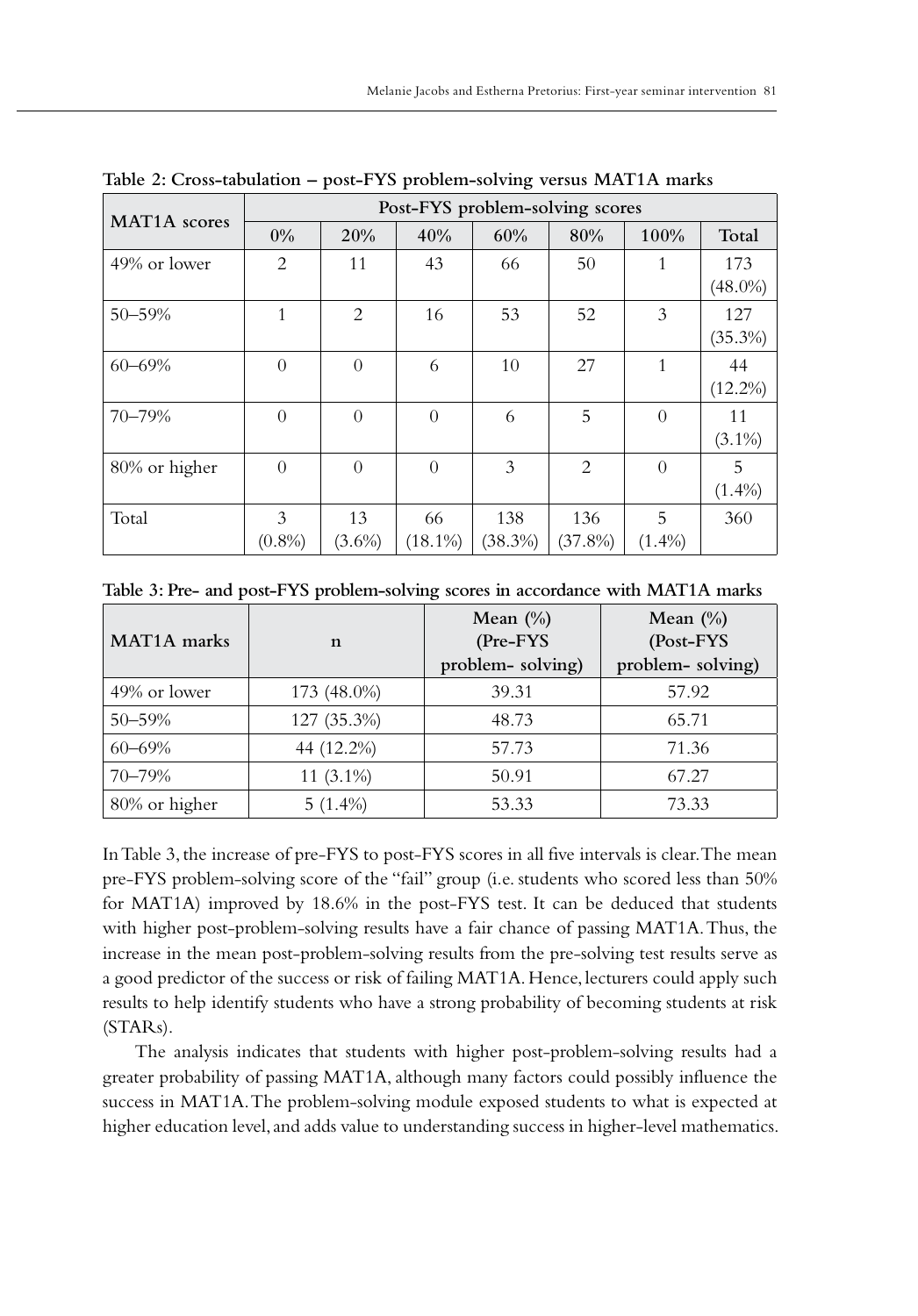#### *Concluding comments*

This paper attempted to determine whether there is a relationship between the Faculty's FYS and the performance in Mathematics of its first-year students. It was found that there is definite connection between students' scores on the problem-solving component of the FYS and their achievement in Mathematics in the first semester. Although no causality is implied or can be deduced, first-year students' problem-solving capabilities seem to have substantial predictive value in respect of their performance in Mathematics. This finding elevates the contribution and pertinence of the Faculty's FYS.

The FYS test could increasingly be viewed as a predictive instrument for identifying students at risk of not succeeding. The timing of the FYS (at the beginning of the academic year) has the additional benefit of making available vital information about firstyear students in Mathematics, six weeks before first official assessments are conducted. Altogether, then, participation in the FYS must be seen to have a positive influence on students' ability to make a successful transition to university.

The modules of the FYS that focus on mathematical problem-solving, academic language and laboratory skills assist in bridging the current gap between school and university education. Further research along the lines explored in this paper could enable the university, the Science Faculty and first-year students to address transitional challenges much sooner (within the first three weeks of the academic year) by providing appropriate analysis and support where needed so as to ensure first-year academic success.

#### *References*

- Akerlind, G.S. (2005). Academic growth and development How do university academics experience it? *Higher Education,* 50, 1–32.
- Bowl, M. (2001). Experiencing the barriers: Non-traditional students entering higher education. *Research Papers in Education,* 16(2), 141–160.
- Boyer, E. (1997). *Scholarship reconsidered: Priorities of the professoriate*. New York: Carnegie Commission.
- Briggs, A.R.J., Clark, J. & Hall, I. (2012). Building bridges: Understanding student transition to university. *Quality in Higher Education,* 18(1), 3–21.
- Council on Higher Education (CHE). (2013). *A proposal for undergraduate curriculum reform in South Africa: The case for a flexible curriculum structure.* Pretoria: Council on Higher Education.
- Erickson, B.L., Peters, C.B. & Strommer, D.W. (2006). *Teaching first-year college students.* San Francisco, CA: Jossey-Bass.
- Fazey, D. & Fazey, J. (2001). The potential for autonomy in learning: Perceptions of competence, motivation and locus of control in first-year undergraduate students. *Studies in Higher Education*, 26(3), 345–361.
- Giancola, J.K., Munz, D.C. & Trares, S. (2008). First- versus continuing-generation adult students on college perceptions. Are differences actually because of demographic variances? *Adult Education Quarterly*, 58(3), 214–228.
- Hillman, K. (2005). The First Year Experience: The transition from secondary school to university and TAFE in Australia, Longitudinal Surveys of Australian Youth, Research Report 40, Australian Council for Educational Research and the Australian Government Department of Education, Science, and Training.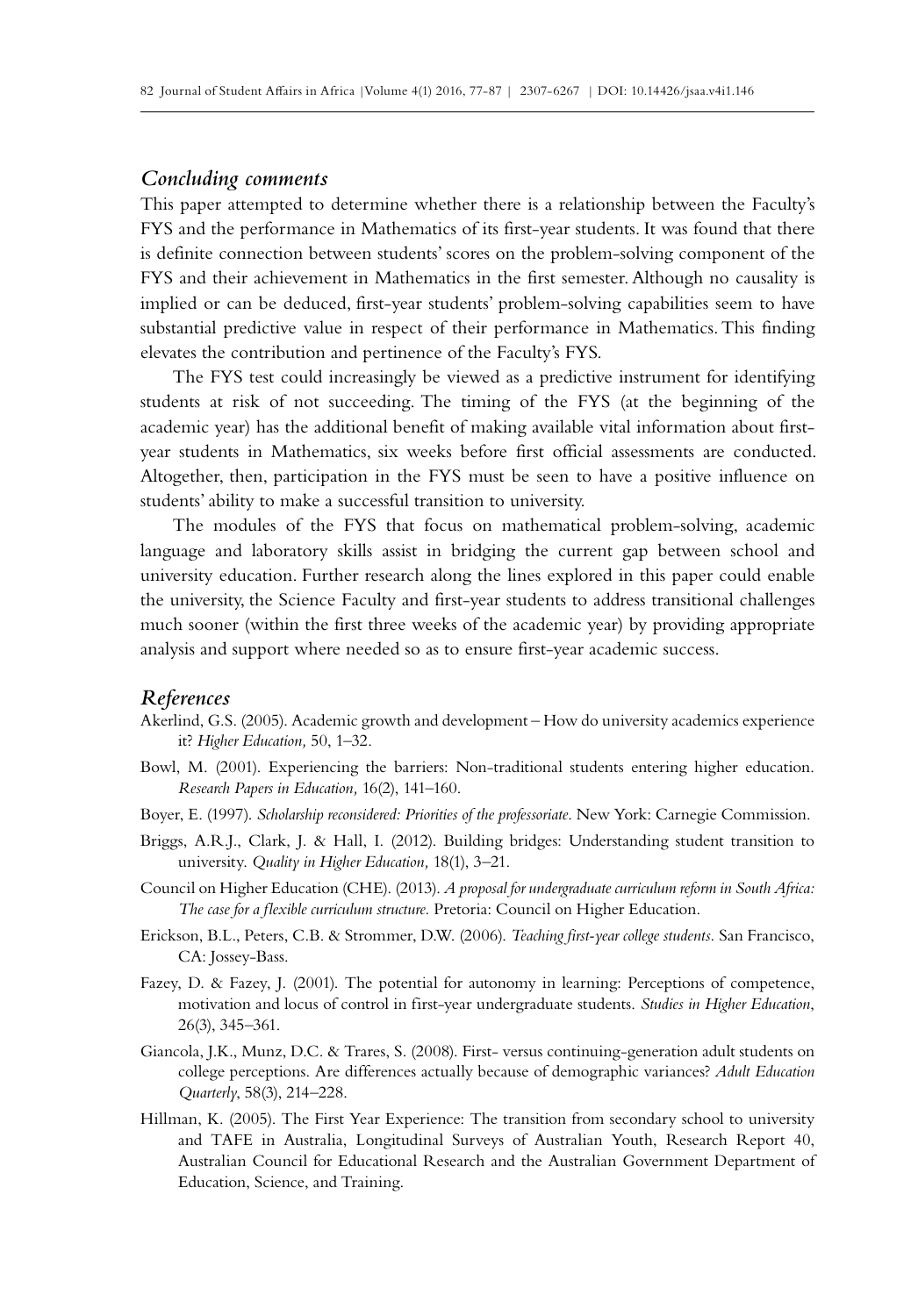- Huon, G. & Sankey, M. (2002). The transition to university: Understanding differences in success. Paper presented at the 6th Pacific Rim First Year in Education Conference: Changing Agendas, University of Canterbury, Christchurch, New Zealand, 8–10 July.
- Jacobs, M. (2010). A framework for the placement of university students in science programmes. Unpublished doctoral dissertation, University of the Free State, Bloemfontein.
- Jacobs, M. & Jacobs G.J. (2013). Role perceptions of Science academics who teach to first year students: The influence of gender. *Journal of Institutional Research*, 19, 33–45.
- James, R. (2000). How school-leavers choose a preferred university course and possible effects on the quality of the school–university transition. *Journal of Institutional Research*, 9(1), 78–88.
- Keup, J.R. & Barefoot, B.O. (2005). Learning how to be a successful student: Exploring the impact of first-year seminars on student outcomes. *Journal of the First-Year Experience and Students in Transition,* 17(1), 11–47.
- Kift, S. (2008). The next, great first year challenge: Sustaining, coordinating and embedding coherent institution-wide approaches to enact the FYE as "everybody's business". First Year in Higher Education Conference, Hobart, Australia.
- Kift, S. (2009). Articulating a transition pedagogy to scaffold and to enhance the first year student learning experience in Australian higher education. Final Report for ALTC Senior Fellowship Program, Queensland University of Technology, Brisbane.
- Kimmins, L. & Stagg, A. (2009). Creating confidence: Developing academic skills and information literacy behaviours to support the precepts of tertiary academic performance. Proceedings of the 4th Asia Pacific Conference on Educational Integrity (4APCEI), New South Wales, Australia. Retrieved 19 May 2016 from http://eprints.usq.edu.au/6150/1/Kimmins\_Stagg\_AV.pdf.
- Leibowitz, B., Van der Merwe, A. & Van Schalkwyk, S. (2009). Introduction Perspectives on the first-year experience. In B. Leibowitz, A. van der Merwe & S. van Schalkwyk (Eds). *Focus on first-year success: Perspectives emerging from South Africa and beyond*, pp. 3–11. Stellenbosch: Sun Media.
- Meyers, N. & Ryan, Y. (2008). *Commentary on first year curriculum case studies: Staff development perspective*. Queensland University of Technology, Brisbane: Australian Learning and Teaching Council.
- Nel, C. & Kistner, L. (2009). The National Senior Certificate: Implications for access to higher education. *South African Journal of Higher Education*, 23(5), 953–973.
- Pascarella, E.T. & Terenzini, P.T. (1991). *How college affects students*. San Francisco, CA: Jossey-Bass.
- Pascarella, E.T. & Terenzini, P.T. (2005). *How college affects students: A third decade of research*, Volume 2. San Francisco, CA: Jossey-Bass.
- Pascarella, E.T., Pierson, C.T., Wolniak, G.C. & Terenzini, P.T. (2004). First-generation college students: Additional evidence on college experiences and outcomes. *The Journal of Higher Education*, 75, 249–284.
- Peel, M. (2000). "Nobody cares": The challenge of isolation in school to university transition. *Journal of Institutional Research*, 9(1), 122–134.
- Sappa, V. & Bonica, L. (2008). Cooperative Learning and Support to the school to higher education transition: An integrated research-intervention aimed at first year Psychology Students. Paper presented to IAIE-IASCE Conference Cooperative Learning in Multicultural Societies: Critical Reflections, Turin, 19–22 January.
- Spaull, N. (2014). Matric 2013 in retrospect: Selected findings and discussion. Presentation at the UJ/ Kagiso Trust Education Conversation, 19 February, University of Johannesburg.